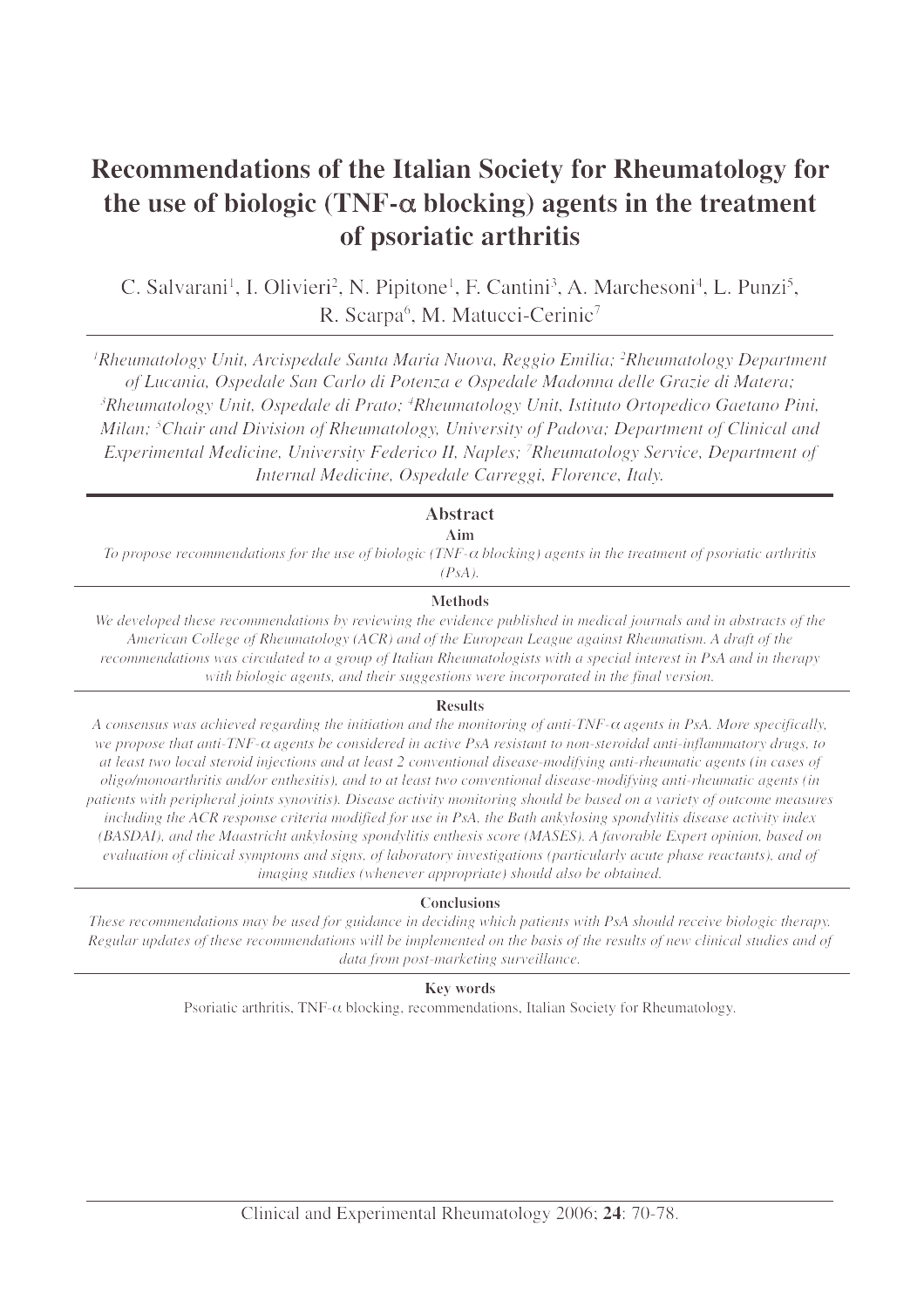*Carlo Salvarani, MD; Ignazio Olivieri, MD; Nicolò Pipitone, MD; Fabrizio Cantini, MD; Antonio Marchesoni, MD; Leonardo Punzi, MD; Raffaele Scarpa, MD; Marco Matucci-Cerinic, MD.*

*Please address correspondence to: Carlo Salvarani, MD, Rheumatology Unit, Arcispedale Santa Maria Nuova, Viale Risorgimento 80, 42100 Reggio Emilia, Italy.*

*E-mail: salvarani.carlo@asmn.re.it Received on June 6, 2005; accepted in revised form on December 22, 2005.*

*© Copyright CLINICAL AND EXPERIMEN-TAL RHEUMATOLOGY 2006.*

# **Background**

Psoriatic arthritis (PsA) is a chronic inflammatory disorder characterized by arthritis and psoriasis variably associated with other extra-articular manifestations (1). PsA is usually grouped among the seronegative spondyloarthropathies (SpA), a class of diseases encompassing ankylosing spondylitis (AS) and reactive arthritis, with which it shares a number of common immunogenetical, radiological, and clinical features (2). Research studies have provided evidence that the inflammatory cytokine TNF- $\alpha$  plays a key role in the pathogenesis of the SpA, including PsA. In particular, *in situ* hybridization studies have demonstrated the presence of TNF- $\alpha$  in psoriatic skin (3), in the synovium (4) of clinically involved joints and in inflamed entheses (5). Thus, therapies targeting TNF- $\alpha$  may be potentially useful in controlling disease activity in PsA.

PsA has traditionally been considered a milder and less disabling disease compared with rheumatoid arthritis (RA). However, this view has recently been challenged by a number of studies showing that approximately 40% of PsA patients develop joint erosions and damage (6, 7). In addition, in circa 20- 40% of patients, PsA can also affect the axial skeleton (so-called "psoriatic spondylitis") (8), leading to functional limitation and deformity akin to, although usually less severe than that observed in AS (9) .

The initial treatment of PsA is usually based on non-steroidal anti-inflammatory drugs (NSAIDs) and topical steroid injections. However, in patients with active joint disease not responsive to NSAIDs, aggressive treatment with one or more disease-modifying antirheumatic agents (DMARDs) is indicated to suppress inflammation. In clinical practice, the most widely used DMARDs are methotrexate (level of evidence B), sulfasalazine (level of evidence A), and ciclosporin (level of evidence B), but their efficacy in inhibiting articular erosions has not been assessed in proper controlled studies  $(10-15)$  (reviewed in  $(16)$ ). Even if there is level of evidence A for clinical efficacy of sulfasalazine in the treatment of peripheral synovitis in PsA, the entity of the benefit conferred is quite limited (11). In addition, none of these agents has proved effective in ameliorating the symptoms of psoriatic spondylitis, including pain and early morning stiffness (12). Leflunomide has recently been shown in a randomized controlled trial (RCT) to be effective in the treatment of psoriasis and PsA (level of evidence A) (17), but no data on its action on radiographic progression has been presented.

Recently, a new class of drugs that share the common mechanism of blocking TNF- $\alpha$  (anti-TNF- $\alpha$  agents) has been shown to inhibit joint erosions in RA. Anti-TNF- $\alpha$  agents have been investigated less extensively in the SpA including AS and PsA than in RA, but a number of research and clinical studies suggest that they may also be beneficial in AS (18, 19) and in recalcitrant PsA (20-22). Herein, we review the evidence supporting the role of anti-TNF- $\alpha$  agents in PsA and propose some preliminary guidelines for their clinical use.

## **Epidemiology of psoriatic arthritis: disability and socio-economic impact**

PsA is one of the commonest inflammatory arthropathies in Italy. It is estimated that 2-3% of the Italian population is affected by psoriasis, a third of which suffers from, or will eventually develop, PsA (23-25). Recent reports suggest that PsA can be as severe as RA (26). In particular, Sokoll *et al*. demonstrated that although joint damage is significantly greater in RA than PsA, disability and quality of life scores are similar in both disorders (27). There is no data on the economic impact of PsA in Italy, but an US study estimated the direct costs of psoriasis and PsA to average \$650 million in 1997 (28). Since this estimate did not take into account indirect costs, which result from loss of resources (mainly productivity loss), the total economic burden related to PsA in the US is in all likelihood considerably greater. Another study based on the data from the national database of the German Collaborative Arthritis Centers estimated that direct and indirect costs related to PsA average 2,264 and 4,599 per patient/year, respectively (29).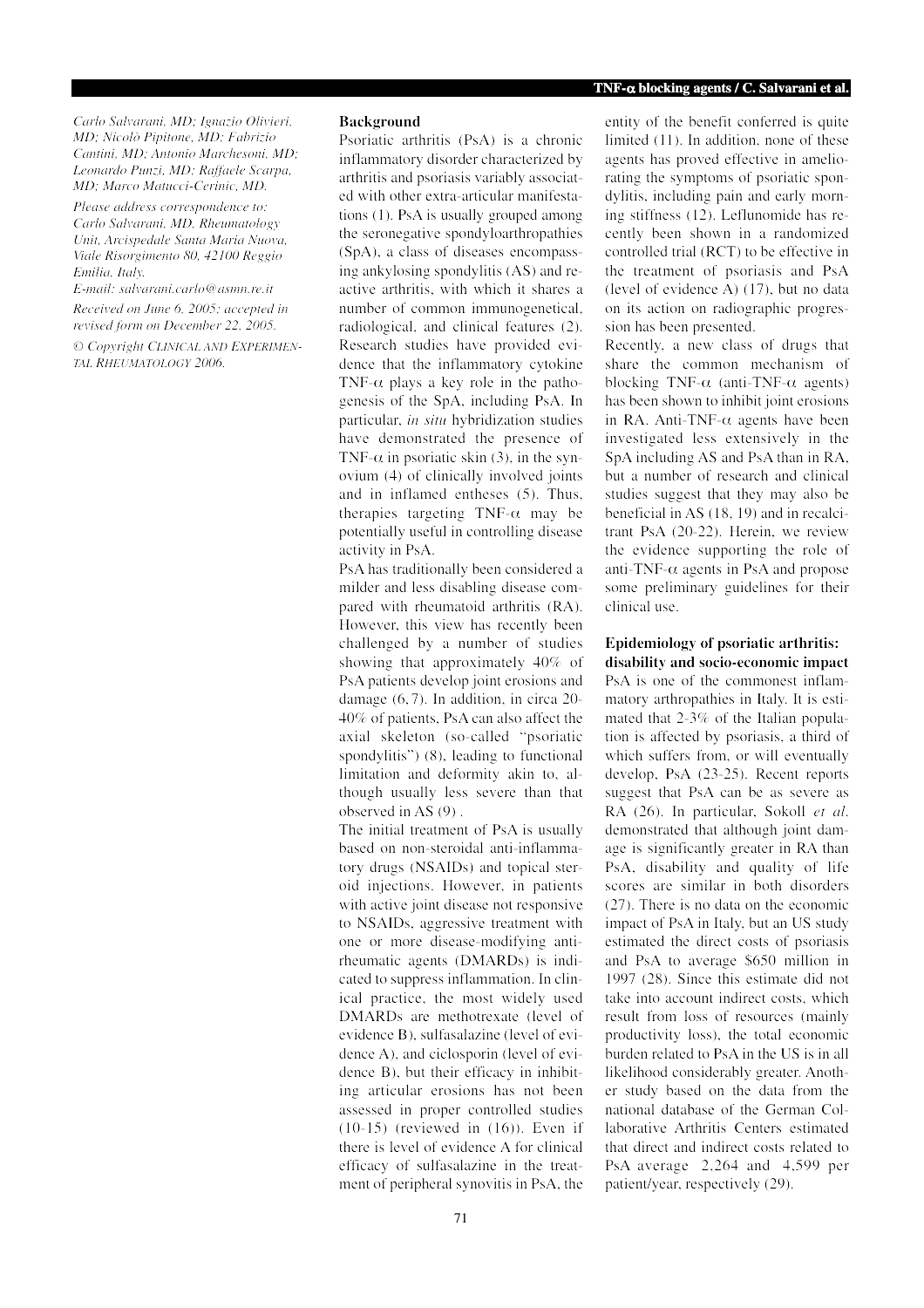# **Anti-TNF-**α **therapy in psoriatic arthritis**

Three anti-TNF-α compounds are licensed for use in rheumatic inflammatory conditions in Italy. Etanercept (Enbrel®, Immunex Corporation (a wholly owned subsidiary of Amgen, Inc.) Seattle, WA, US), a dimeric fusion protein consisting of the extracellular portion of the human p75 TNF- $\alpha$  receptor linked to the Fc portion of a human IgG1, is administered subcutaneously at a dose of 25 mg twice weekly. Infliximab (Remicade®, Centocor, Malvern, PA, US), a chimeric humanmurine monoclonal anti-TNF-α IgG1 antibody, is administered intravenously at a dose of 3-5 mg/kg, and is always used in combination with methotrexate. Adalimumab (Humira®, Abbott Laboratories, Abbott Park, IL, US) is a novel fully humanized monoclonal anti-TNF- $\alpha$  antibody, which is usually administered subcutaneously at a dose of 40 mg every other week. All these agents can exert powerful anti-inflammatory effects by binding and inactivating soluble and cell-bound  $TNF-\alpha$ . At the present, only one TNF- $\alpha$  blocking agent, etanercept, is licensed for use of active, recalcitrant PsA in Italy (level of evidence A), but there is mounting evidence supporting the efficacy of infliximab (level of evidence A) and adalimumab (level of evidence A) as well.

# *Etanercept*

Etanercept (25 mg etanercept subcutaneously twice weekly) has recently been evaluated in a 12-week RCT versus placebo in 60 patients with PsA and psoriasis (20). All patients had active PsA (defined as 3 swollen joints and 3 tender or painful joints) at the time of study enrollment. The results of this study showed that 87% of etanercepttreated patients met the PsA response criteria (PsARC), compared with 23% of placebo-controlled patients. The American College of Rheumatology 20 response (ACR20) for joint improvement was achieved by 73% of etanercept-treated patients compared with 13% of placebo-treated patients. 26% of etanercept-treated patients achieved a 75% improvement in the psoriasis area severity index (PASI), compared

with none of the placebo-treated patients. Etanercept was well tolerated and there were no withdrawals due to drug toxicity.

A subsequent 24-week RCT confirmed the efficacy and tolerability of etanercept treatment (25 mg subcutaneously twice weekly) in 205 patients with active PsA (30). At 12 weeks, 59% of etanercept patients met the ACR20 criteria compared with 15% of placebo patients, and these results were sustained at 48 weeks. Similarly, at 24 weeks, 23% of etanercept patients eligible for psoriasis evaluation achieved at least 75% improvement in the PASI compared with 3% of placebo patients. This study also assessed radiographic disease progression at 12 months using the modified total Sharp score. Etanercept, but not placebo, significantly inhibited radiographic progression (mean annualized rate of change in the modified total Sharp score -0.03 unit versus +1.00 unit in the placebo group). Overall, etanercept was well tolerated with adverse reactions occurring in similar numbers and intensities in both study arms. However, one etanercept-treated patient developed multiple sclerosis. The clinical efficacy and good tolerability of Etanercept in PsA outlined in the above RCT have also been reported in a number of open studies and reports (31-34).

Etanercept has officially been approved for use in active recalcitrant PsA by the European Agency for the Evaluation of Medicinal Products (EMEA) in December 2002 and by the Federal and Drug Administration (FDA) in August 2003.

# *Infliximab*

There have been numerous reports and open studies evaluating infliximab in active PsA, but only two RCT (IM-PACT (Infliximab Multinational Psoriatic Arthritis Controlled Trial) and IMPACT2). The first RCT, IMPACT involved 101 patients with active PsA (defined as affecting at least 5 active joints) (35). Patients were randomized to receive infliximab at a dose of 5 mg/kg or placebo. 69% patients in the infliximab group met the ACR20 response criteria, compared to only 8% in the placebo group. Similarly, among those treated with infliximab, 25 patients (49%) achieved ACR50 and 15 patients (29%) achieved ACR70. The average reduction of the PASI was 81% in the infliximab group compared to an average increase of 36% in the placebo group.

So far, data on radiographic progression measured by modified van der Hejde Sharp score has only been reported in abstract form (36). The annual xray progression rate was reduced by infliximab from a predicted rate of 5.8 points per year to 0.05 in the placebo/ infliximab group and -1.52 in the active treatment group (36).

In the IMPACT2 trial, 200 PsA patients with active PsA and at least one plaque of psoriasis were randomized to receive infliximab 5 mg/kg or placebo (37). The proportion of patients achieving ACR20 response in the infliximab group was significantly greater than placebo at week 14 (58% and 11%, respectively) and at week 24 (54% and 16%, respectively). The proportion of patients with 3% body surface area at baseline achieving 75% improvement in PASI at week 14 was 63.9% and 2.3% in the infliximab and placebo groups, respectively  $(p < 0.001)$ . At week 14, 77% of infliximab patients achieved PsARC compared with 27% of placebo patients (p< 0.001). Dactylitis and enthesopathy improved significantly with infliximab compared with placebo. Arthritis and psoriasis responses were maintained through week 24. Infliximab was overall well tolerated in this study, with similar numbers of patients experiencing adverse events in each group, and in particular no deaths, malignancies, cases of tuberculosis or other opportunistic infections were reported.

The results of the IMPACT and IM-PACT2 studies are in agreement with those of numerous reports and open trials published so far.

Van den Bosch *et al*. evaluated in a 3 month open study the efficacy and safety of infliximab (5 mg/kg) versus placebo in 40 patients with active SpA, 13 of whom had PsA (38). The primary end points were the improvements in patient and physician global assess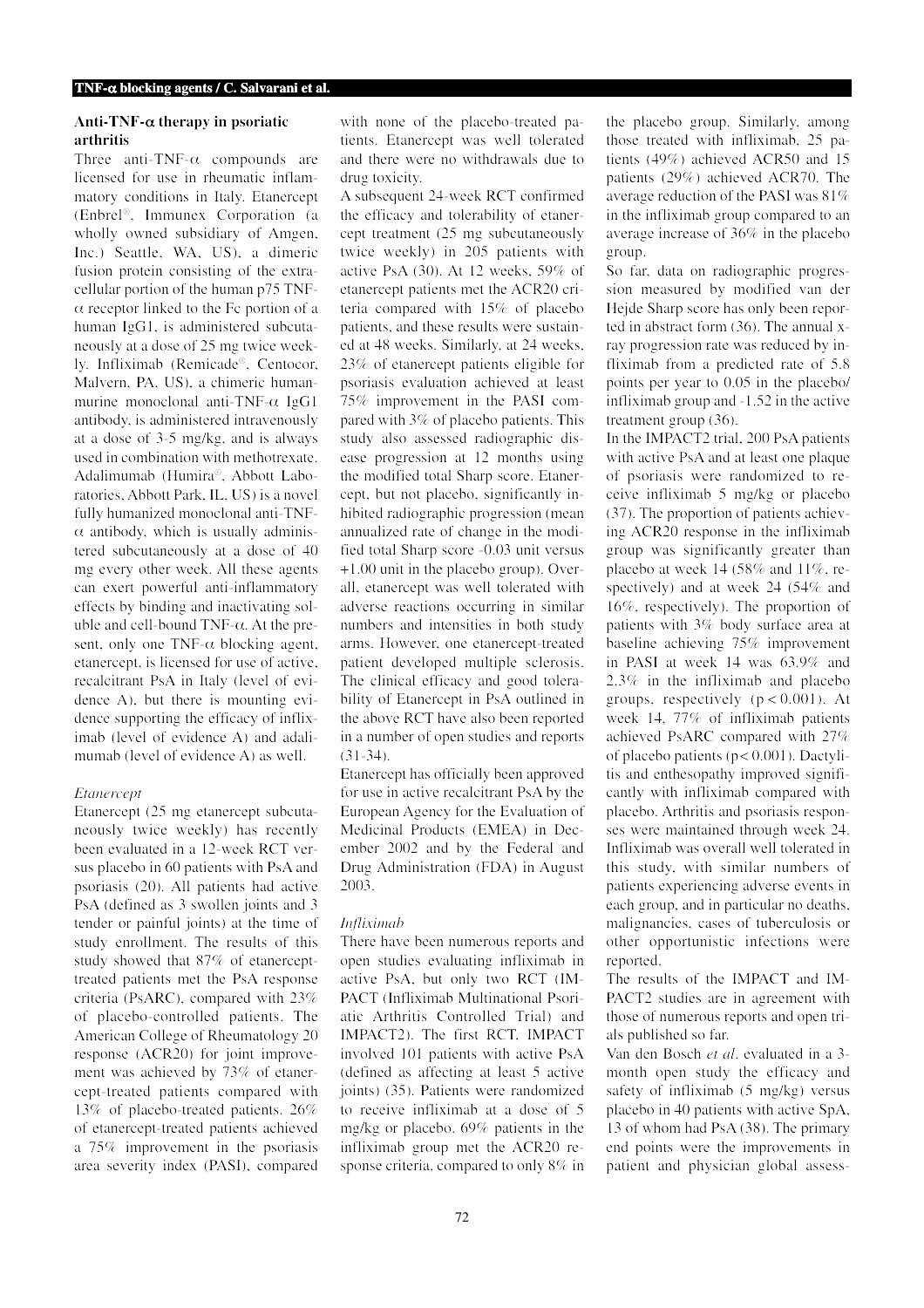ments of disease activity on a 100-mm visual analog scale. Both primary end points improved significantly in the infliximab group compared with the baseline value, with no improvement in the placebo group. There was one drugrelated case of disseminated tuberculosis.

In 54-week, open-label study, 10 patients treated with infliximab (5 mg/kg at weeks 0, 2, 6 and at individualized doses after week 10) achieved all a ACR20 response by week 2, while 8 patients achieved a ACR70 response at week 10 (21). In addition, PASI was also reduced by 71.3%. There were no significant adverse events such as severe infections or infusion reactions. An Italian study of 30 weeks' duration confirmed that infliximab at 3 mg/kg was effective and well tolerated in 16 patients with peripheral active PsA with at least 6 months of previous methotrexate therapy (22). In particular, at week 30, the percentages of patients achieving the ACR20, 50 and 70 response rates were 64%, 57%, and 57%, respectively. In the 3 patients with active axial disease, spinal stiffness and pain resolved almost completely at week 2. PASI improvement was 86% at the end of the study. Two patients discontinued the therapy due to allergic reactions.

On the same line, an open-label, 6 month study of 12 patients with active PsA (11 with predominant peripheral arthritis) resistant to conventional DMARD treatment showed that infliximab (5 mg/kg) combined with methotrexate was effective in controlling disease activity. At week 26, 10 patients met the ACR20 criteria; 6 of them also met the ACR50, and 4 the ACR70. Infliximab was well tolerated in all patients and no infusion reactions were observed (39).

A 22-weeks open study assessed the response of 9 patients with both active psoriasis and PsA to 5 infusions of 3 mg/kg infliximab (40). This study demonstrated that ACR 20/50/70 response was achieved in 89%/56%/22% of cases, respectively, while the mean PASI score significantly improved from 19 to 4.

Finally, in an observational study on 16

patients with DMARD-resistant, active PsA treated with infliximab (5 mg/kg) the swollen joint count improved significantly at week 54 while PASI improved significantly at week 14 (41).

## *Adalimumab*

A 24-week, placebo-controlled, double-blind, phase III study evaluated the therapeutic effects of adalimumab (40 mg subcutaneously every other week) in 315 patients with active, NSAIDresistant PsA (42). Active disease was defined by the presence of at least 3 tender and swollen joints. At 24 weeks, 57% of the study completers treated with adalimumab reached an ACR20, 39% reached an ACR50, and 23% achieved an ACR70 response. By contrast, of the study completers treated with placebo, 15% reached an ACR20, 6% reached an ACR50, and 1% achieved an ACR70 response. Among the 69 adalimumab-treated patients evaluated with the Psoriasis Area and Severity Index (PASI), 59% achieved a 75% PASI improvement response at 24 weeks, compared with 1% of the 69 placebo-treated patients evaluated. All the above differences were statistically significant. Adalimumab was generally safe and well-tolerated, with a similar incidence of adverse reactions compared with that in the placebo group.

# **Guidelines for the clinical use of anti-TNF-**α **agents in psoriatic arthritis: Rationale and goals**

In view of the above considerations, the Italian Society for Rheumatology (SIR, Società Italiana di Reumatologia) has deemed it appropriate to set up a special interest group to develop specific guidelines for the use of anti-TNF- $\alpha$  therapies in patients with PsA. The following points have been considered in developing these guidelines. The use of anti-TNF- $\alpha$  agents in active PsA resistant or intolerant to conventional DMARDs appears justified in the light of the clinical studies published so far, which have unequivocally demonstrated the effectiveness of TNF- $\alpha$  blockade in peripheral joint synovitis in PsA. Anti-TNF- $\alpha$  agents have proved effective in AS, a condition belonging to the SpA like PsA and similar to psoriatic spondylitis. Since anti-TNF- $\alpha$  therapy is costly and PsA has an elevated prevalence in the Italian population, it is crucial to identify those patients that can benefit most from anti-TNF- $\alpha$  therapy. Response to treatment should be adequately monitored by appropriate response criteria, and non-responders should discontinue anti-TNF- $\alpha$  therapy. Finally, the potential long-term effects of TNF-α blockers are still unknown.

The objective of these guidelines is to provide the evidence for the optimal use of anti-TNF- $\alpha$  therapy in patients with PsA in Italy. More specifically, our goals are: to improve the clinical symptoms and signs of patients with PsA not responsive to NSAIDs or conventional DMARDs; to ensure that patients who have the most to gain from anti-TNF- $\alpha$  therapy receive this treatment; to guarantee that use of anti-TNF- $\alpha$  agents be undertaken only by experienced rheumatologists in specialized centers; to avoid improper use of these agents that could lead to patients' harm and economic burden on the society; and to monitor both clinical response and adverse events by common parameters across different centers.

Another goal is to make it possible in the future to assess the benefits for the patients and the cost implications using the following parameters: prevention of disability; decreased rate of hospital admissions; decreased need for rehabilitative interventions; prevention of, or reduced need for, orthopedic surgery; reduced intake of other medications (NSAIDs, analgesic); reduced use of social services; reduced need for domestic aid; and preservation and improvement of quality of life and of life expectancy.

At the present, there are no health economic studies addressing the role of anti-TNF- $\alpha$  therapy in PsA. Until such data becomes available, the benefit conferred by anti-TNF- $\alpha$  treatment has to be weighted against the elevate costs of TNF- $\alpha$  blockade. These guidelines are based on the principle "to maximize the health gain (...) within the constraints of available resources and equity concerns" (43).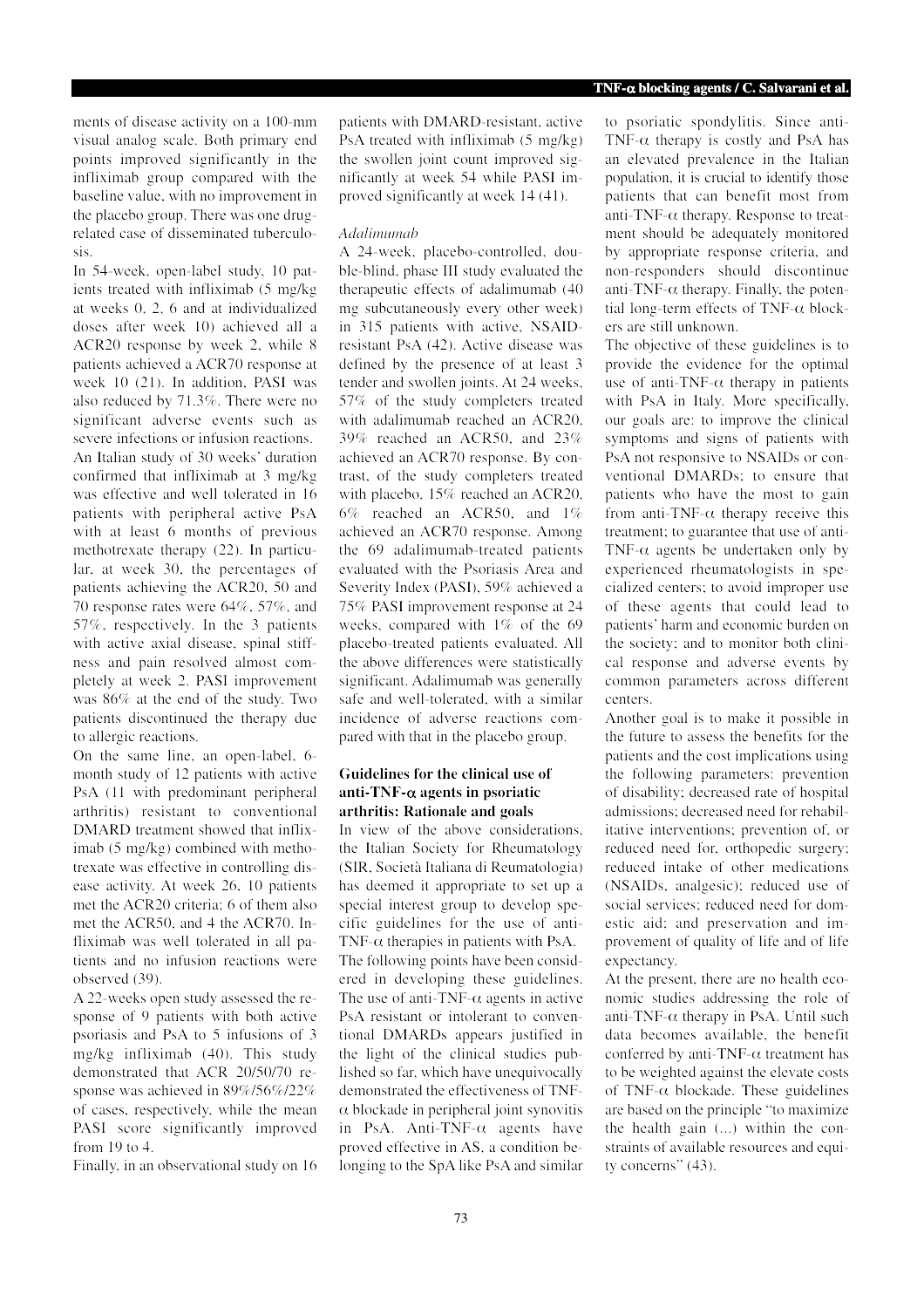## *Therapeutic schedules*

It has been proposed (44, 45) that some patients whose disease is in remission on anti-TNF- $\alpha$  therapy may be able to remain in remission with a reduced dose, or a reduced frequency of treatment (reviewed in (46)). However, the initial evidence accrued so far in the treatment of the spondyloarthropathies does not appear to support this contention (47, 48). We thus feel that, in the absence of definite evidence, suggestions to use therapeutic regimes different from those that are recommended cannot be endorsed.

# **Inclusion criteria**

To be eligible for treatment with anti-TNF- $\alpha$  agents, patients should have active PsA. There are no validated, widely accepted classification criteria for PsA (49), but a diagnosis can usually be made either when patients have arthritis and psoriasis or, in the absence of psoriasis, if at least a first-degree relative is affected by psoriasis.

Traditionally, PsA is stratified in 5 clinical subgroups according to the Moll and Wright criteria (50). However, this classification does not include subsets of PsA that are now well recognized, such as psoriatic enthesitis and/or dactylitis (51). Equally important, there is evidence from longitudinal studies that these subsets do not always remain distinct over time but that may evolve from one form into another (52). According to a recent reevaluation, only two of the subgroups identified by Moll and Wright appear to be really distinct, psoriatic spondylitis (with or without peripheral arthritis) and peripheral arthritis in the absence of axial disease (53). These two subgroups are characterized by different response to therapy, because psoriatic spondylitis is typically unresponsive to treatment with DMARDs such as sulfasalazine and methotrexate. Therefore, for therapeutic purposes, we elected to stratisfy PsA according to the following three subsets depending on the predominant involvement: a) PsA with peripheral arthritis, b) PsA characterized by enthesitis and c) psoriatic spondylitis.

*PsA with peripheral arthritis.* Anti-

TNF- $\alpha$  therapy should be considered in patients with PsA characterized predominantly by peripheral synovitis if: They have not responded to full therapeutic or tolerated doses (unless contraindicated) of at least 2 NSAIDs over 3 months, to at least two steroid injections (in cases of mono- or oligoarthritis) as well as to at least two of the DMARDs most commonly used in PsA (methotrexate, ciclosporin, sulfasalazine, leflunomide), administered alone or in combination for at least three months (we consider "full therapeutic doses" 2-3 grams per day for sulfasalazine, 20 mg per week for methotrexate, 3-5 mg per kg/body weight per day for ciclosporin, and 20 mg per day for leflunomide)

#### plus

They have at least one swollen joint; there is a favorable expert opinion (as defined in "Assessment of response to, and criteria for withdrawal of anti-TNF- $\alpha$  therapy" below); and they fulfill at least 1 of the following 2 criteria: BASDAI 40 mm (VAS 0-100 mm) and/or at least 3 tender joints.

*PsA characterized by enthesitis*. Anti-TNF- $\alpha$  therapy should be considered in patients with PsA characterized predominantly by peripheral enthesitis if: They have not responded over a 3 month period to maximal doses of at least 2 NSAIDs and at least 2 DMARDs as well as to local steroid therapy (at least 2 steroid injections); there is a favorable expert opinion

#### plus

They fulfill both of the following criteria: Tenderness over inflamed entheses 2 on a 0-4 Likert scale and BASDAI 40 mm (VAS 0-100 mm).

*Psoriatic spondylitis.* Anti-TNF-α therapy should be considered in patients with PsA characterized predominantly by axial involvement (sacro-iliitis and/ or spondylitis) in agreement with the recommendations recently proposed by the International ASAS (Assessment in Ankylosing Spondylitis) working group  $(54)$  if:

They have not responded over a 3 month period to maximal doses of at least 2 NSAIDs

plus

They fulfill both of the following 2 criteria: Favorable Expert Opinion and BASDAI 40 mm (VAS 0-100 mm).

# **Exclusion criteria**

We recommend that only licensed agents be used and that the indications reported in the drug information leaflets be carefully adhered to, particularly in patients that are at risk of infections. Since the safety of anti-TNF- $\alpha$ agents has not been established in pregnant or lactating patients, these agents should not be administered during pregnancy and lactation. Patients who become pregnant during treatment should discontinue anti-TNF- $\alpha$  agents as a matter of precaution. In addition, anti-TNF- $\alpha$  agents are controindicated in any of the following conditions:

- known hypersensitivity to a specific anti-TNF-α agent;
- sepsis or high risk of developing sepsis:
- active infections including HIV and AIDS;
- previous TB not adequately treated;
- neoplasms over the last 10 years (except for basal cell carcinoma);
- heart failure class III or IV according to the NYHA;
- demyelinating disorders.

In addition, since the risk of developing non-melanoma skin cancer is increased in psoriatic patients treated with more than 1000 joules cumulative dosage of PUVA, if these patients receive TNF- $\alpha$ agents they should be reviewed yearly by a dermatologist as a matter of precaution (55-57).

#### **Monitoring of disease activity**

It has previously been demonstrated that active joint count can reliably assess disease activity in PsA characterized by predominant peripheral joint involvement (58). The most widely used measure of drug efficacy in clinical trials are the ACR response criteria which have been validated for use in PsA increasing the total number of joints counted to 78 for tenderness and 76 for swelling (59). Thus, we elected to use the ACR response criteria for evaluation of peripheral arthritis in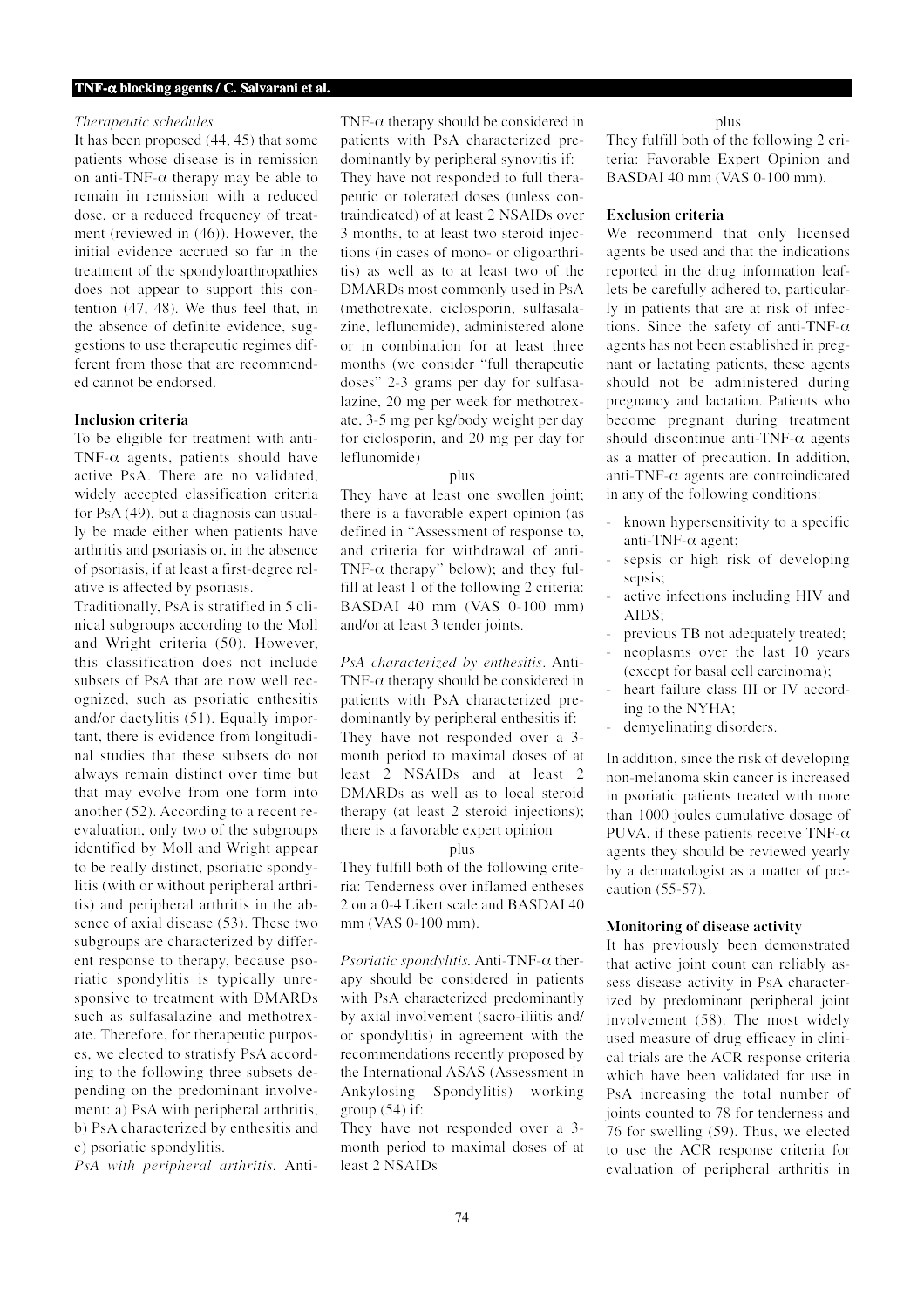PsA. There is no validated measure to clinically assess dactylitis, but since dactylitis is due to tenosynovitis sometimes associated with joint synovitis (60), we propose that the joints of a digit with acute dactylitis be counted as active joints. With regard to enthesitis, we elected to use for the purpose of clinical assessment the Maastricht ankylosing spondylitis enthesis score (MASES), a validated index which includes thirteen common sites of entheseal involvement (61). Finally, we propose to assess psoriatic spondylitis using the outcome variables outlined in the International ASAS consensus statement for the use of anti-TNF- $\alpha$ agents in AS (54). We recognize that psoriatic spondylitis is usually less severe than that of AS. Therefore, it is possible that measures of axial disease originally developed for AS may not be sufficiently sensitive to change or accurate for use in PsA with axial involvement. However, unless or until more specific measures for assessment of psoriatic spondylitis are developed, we recommend that the ASAS guidelines be followed, in agreement with the British Society for Rheumatology (BSR) guidelines for anti-TNF- $\alpha$  therapy in PsA (62).

Since the BASDAI (Bath Ankylosing Spondylitis Disease Activity Index), a composite measure that can theoretically capture overall disease activity, has been shown to highly correlate with patient perception of disease activity and to perform similarly for axial and peripheral PsA, we also propose to use this index in the assessment of patients of PsA (63). On a note of caution, given the rather poor correlation between the BASDAI and external indicators of disease activity, such as treatment decisions, we think that the BASDAI should always be used in conjunction with other indices as already recommended by other authors (63). Finally, we believe that until more specific, validated tools for monitoring disease activity in PsA become available, a full clinical assessment of peripheral joints using the 78-tender and the 76 swollen joint count as described elsewhere (59), of the entheses, and of spinal disease should be performed. In

particular, in order to assess the response to anti-TNF- $\alpha$  therapy, we recommend that disease activity be monitored using the following parameters whenever appropriate:

- Tender joint count;
- Swollen joint count;
- Pain on VAS scale;
- Patient's global assessment of disease activity;
- Physical function (Health Assessment Questionnaire);
- MASES (Maastricht Ankylosing Spondylitis Enthesis Score) (for patients with enthesitis);
- BASDAI (for patients with spinal involvement);
- Indices of spinal mobility (Schober's test, spinal lateral flexion, chest expansion, cervical spine flexion, and tragus-to-wall distance) (for patients with spinal involvement);
- Expert Opinion.

Although no specific monitoring for blood toxicity is required, we recommend that in patients receiving anti-TNF- $\alpha$  agents the complete blood count, liver function tests, and ANA be checked at baseline and at 3-6 monthly intervals as a matter of precaution. If a DMARD is co-prescribed, then monitoring should be performed according to the guidelines for the relevant DMARD (64).

# **Assessment of response to, and criteria for withdrawal of anti-TNF-**α **therapy**

Response to anti-TNF- $\alpha$  therapy should be assessed 3 months after treatment onset. Expert opinion should be based on evaluation of clinical symptoms and signs, of laboratory investigations (particularly acute phase reactants), and of imaging studies whenever appropriate.

# *Assessment of treatment efficacy*

For anti-TNF- $\alpha$  therapy to be considered effective, the following criteria should be satisfied.

*In PsA with peripheral arthritis*: 20% reduction in the number of tender and swollen joints and 20% improvement of at least 3 of the remaining ACR20 criteria in patients with psoriatic polyarthritis (5 affected joints); the response of patients with DMARD-resistant mono- or oligoarthritis at baseline should be assessed on an individual basis; and expert opinion that anti-TNF- $\alpha$  therapy should be continued

*In PsA characterized by enthesitis*: 20% reduction in the MASES in patients with at least 3 clinically inflamed entheses at baseline; 50% relative or two-point absolute improvement in the BASDAI score assessed on an numerical rating scale (equivalent to 20 mm on a 100-mm VAS); and expert opinion that anti-TNF- $\alpha$  therapy should be continued

*In psoriatic spondylitis*: 50% relative or two-point absolute improvement in the BASDAI score assessed on an numerical rating scale (equivalent to 20 mm on a 100-mm VAS); and expert opinion that anti-TNF- $\alpha$  therapy should be continued.

## *Withdrawal of treatment*

We recommend that assessment of response, and consideration whether anti-TNF- $\alpha$  therapy should be discontinued, be undertaken after three months after therapy onset. Anti-TNF- $\alpha$  therapy should be discontinued in the following instances.

*PsA with peripheral arthritis:* If in the opinion of the expert no clinically significant improvement has occurred, and if the ACR20 response has not been achieved in patients with psoriatic polyarthritis (5 affected joints) at baseline.

*PsA characterized by enthesitis:* If in the opinion of the expert no clinically significant improvement has occurred; in the absence of ≥ 50% relative or two-point absolute improvement in the BASDAI score assessed on an numerical rating scale (equivalent to 20 mm on a 100-mm VAS); and in the absence of  $\geq 20\%$  reduction in the MASES in patients with at least 3 clinically inflamed entheses at baseline.

*Psoriatic spondylitis:* If in the opinion of the expert no clinically significant improvement has occurred, and in the absence of  $\geq 50\%$  relative or two-point absolute improvement in the BASDAI score assessed on an numerical rating scale (equivalent to 20 mm on a 100 mm VAS).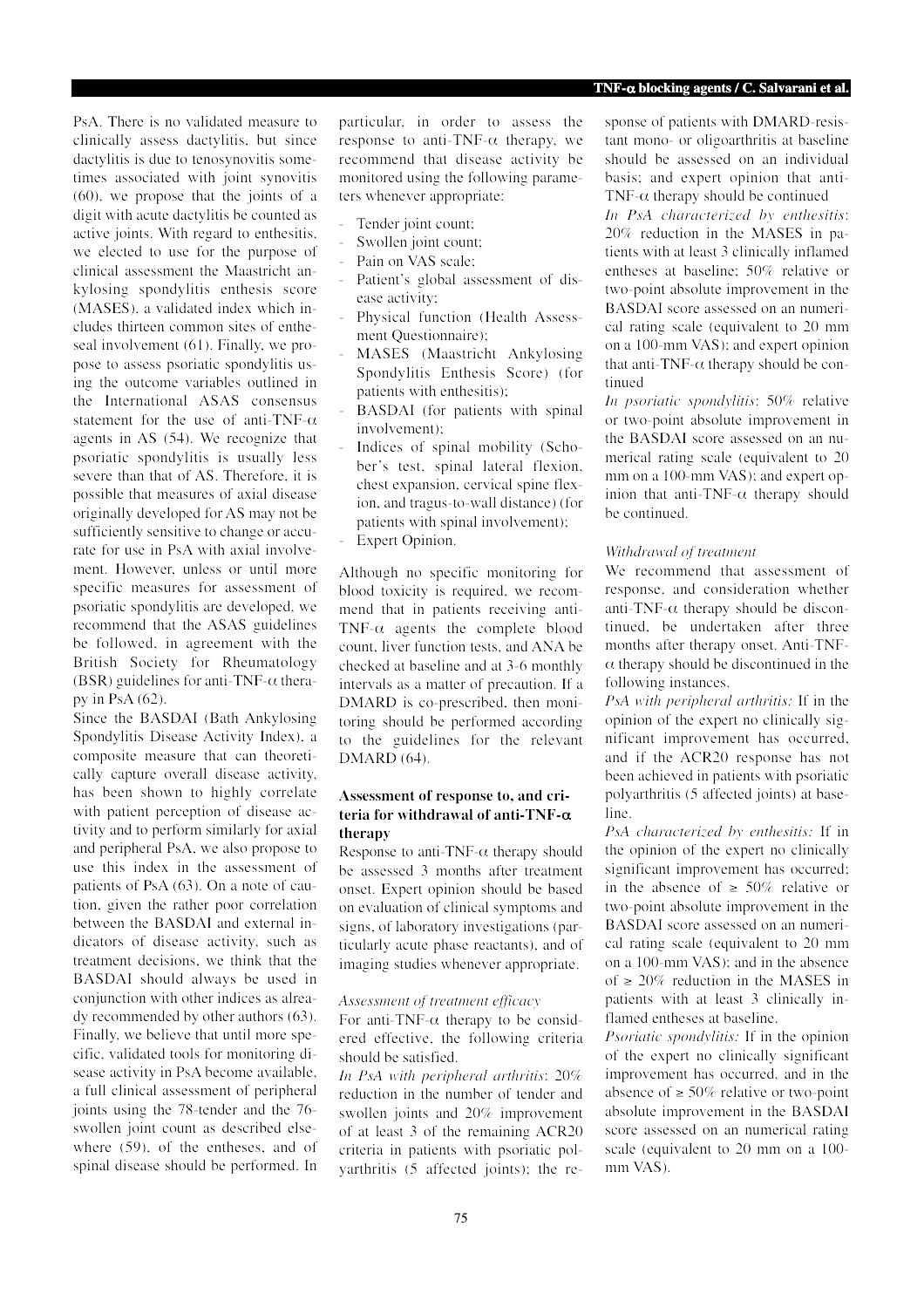*Withdrawal due to drug toxicity*

Anti-TNF- $\alpha$  therapy should be discontinued at any time if any of the following event occurs:

- any serious adverse event judged to be drug-related, including lupus-like syndrome or demyelinating disease;
- development of neoplasm;
- development of serious intercurrent infection (withdrawal may be temporary);
- pregnancy (withdrawal may be temporary);
- surgical procedures (temporary withdrawal).

# **Treatment centers and expert opinion**

Anti-TNF- $\alpha$  therapy is complex in that it requires a specific expertise in diagnosis, assessment of disease activity, drug administration, therapeutic monitoring, and management of adverse reactions. Therefore, we recommend that use of TNF- $\alpha$  blockers be undertaken only by experienced rheumatologists in selected specialized centers, namely university clinics and rheumatology units in hospitals.

The Italian Society of Rheumatology is committed to organize *ad hoc* training courses for Rheumatologists, to create a national register of treated patients, and to appoint qualified experts to audit the prescribing and monitoring practices.

# **Updates of the recommendations**

The Italian Society for Rheumatology will implement regular updates of these recommendations on the basis of the results of new clinical studies and of data from post-marketing surveillance. Any of the statements made herein may be modified on the basis of new clinical and pharmacoeconomic data and longterm safety considerations. These recommendations have been slightly modified from those produced earlier (65) to incorporate the emerging evidence in this rapidly expanding field as well as the feedback provided by rheumatologists with a special interest in PsA. However, they are broadly consistent with the previous version published in Italian (65).

## **Methods**

We searched the Medline for published studies using the key words "psoriatic arthritis", "infliximab", "etanercept", "adalimumab", and "tumor necrosis factor (subheading: antagonists and inhibitors)". We also reviewed relevant abstracts of the annual meetings of the American College of Rheumatology (ACR) as well as abstracts of the European League against Rheumatism (EU-LAR) from 2002 to 2004.

We used the following levels of evidence, which have been developed by the US Agency for Health Care Policy and Research (AHCPR, now the US Agency for Health Research and Quality, AHRQ) (66):

- Ia Evidence obtained from meta-analysis of randomized controlled trials.
- Ib Evidence obtained from at least one randomized controlled trial.
- IIa Evidence obtained from at least one well-designed controlled study without randomization.
- IIb Evidence obtained from at least one other type of well-designed quasiexperimental study.
- III Evidence obtained from welldesigned non-experimental studies, such as comparative studies, correlational studies, and case studies.
- IV Evidence obtained from expert committee reports or opinions and/ or clinical experiences of respected authorities.

#### *Grades of recommendations*

A. Requires at least one randomized controlled trial as part of a body of literature of overall good quality and consistency addressing the specific recommendation. (evidence levels Ia, Ib)

B. Requires the availability of well conducted clinical studies but no randomized clinical trials on the topic of recommendation. (evidence levels IIa, IIb, III)

C. Requires evidence obtained from expert committee reports or opinions and⁄or clinical experiences of respected authorities. Indicates an absence of directly applicable clinical studies of good quality. (evidence level IV).

#### **References**

- 1. SONODA KH, INABA S, ARIYAMA A, KAWANO YI, SANIABADI A, ISHIBASHI T: Therapeutic neutrophil apheresis in patients with ocular Behçet disease. *Arch Ophthalmol* 2005; 123: 267-9.
- 2. LEIBA M, SIDI Y, GUR H, LEIBA A, EHREN-FELD M: Behçet's disease and thrombophilia. *Ann Rheum Dis* 2001; 60: 1081-5.
- 3. AMOURA Z, DODE C, HUE S *et al*.: Association of the R92Q TNFRSF1A mutation and extracranial deep vein thrombosis in patients with Behçet's disease. *Arthritis Rheum* 2005; 52: 608-11.
- 4. BARDAK Y, ARIDOGAN BC: The demonstration of serum interleukin 6-8, tumor necrosis factor-alpha, complement, and immunoglobulin levels in Behçet's disease with ocular involvement. *Ocul Immunol Inflamm* 2004;  $12: 53-8.$
- 5. TATA F, GORI E, DE BARTOLOMEIS AM, MARI MV: (New therapeutic prospectives in Behcet's disease: beta-interferon). *Recenti Prog Med* 1988; 79: 135-7.
- 6. GLADMAN DD, SHUCKETT R, RUSSELL ML, THORNE JC, SCHACHTER RK: Psoriatic arthritis (PSA) - an analysis of 220 patients. *Q J Med* 1987; 62: 127-41.
- 7. GLADMAN DD, STAFFORD-BRADY F, CHANG CH, LEWANDOWSKI K, RUSSELL ML: Longitudinal study of clinical and radiological progression in psoriatic arthritis. *J Rheumatol* 1990; 17: 809-12.
- 8. GLADMAN DD: Psoriatic arthritis. *Rheum Dis Clin North Am* 1998; 24: 829-44, x.
- 9. HELLIWELL PS, HICKLING P, WRIGHT V: Do the radiological changes of classic ankylosing spondylitis differ from the changes found in the spondylitis associated with inflammatory bowel disease, psoriasis, and reactive arthritis? *Annals of the Rheumatic Diseases* 1998; 57: 135-40.
- 10. BLACK RL, O'BRIEN WM, VAN SCOTT EJ, AUERBACH R, EISEN AZ, BUNIM JJ: Methotrexate therapy in psoriatic arthritis. Double-blind study on 21 patients. *J Am Med Assoc* 1964; 189: 743-7.
- 11. CLEGG DO, REDA DJ, MEJIAS E *et al*.: Comparison of sulfasalazine and placebo in the treatment of psoriatic arthritis. A Department of Veterans Affairs Cooperative Study. *Arthritis Rheum* 1996; 39: 2013-20.
- 12. CLEGG DO, REDA DJ, ABDELLATIF M: Comparison of sulfasalazine and placebo for the treatment of axial and peripheral articular manifestations of the seronegative spondylarthropathies: a Department of Veterans Affairs cooperative study. *Arthritis Rheum* 1999; 42: 2325-9.
- 13. OLIVIERI I, SALVARANI C, CANTINI F *et al.*: Therapy with cyclosporine in psoriatic arthritis. *Semin Arthritis Rheum* 1997; 27: 36-43.
- 14. SALVARANI C, CANTINI F, OLIVIERI I: Disease-modifying antirheumatic drug therapy for psoriatic arthritis. *Clin Exp Rheumatol* 2002; 20: S71-S75.
- 15. SALVARANI C, MACCHIONI P, OLIVIERI I *et al*.: A comparison of cyclosporine, sulfasalazine, and symptomatic therapy in the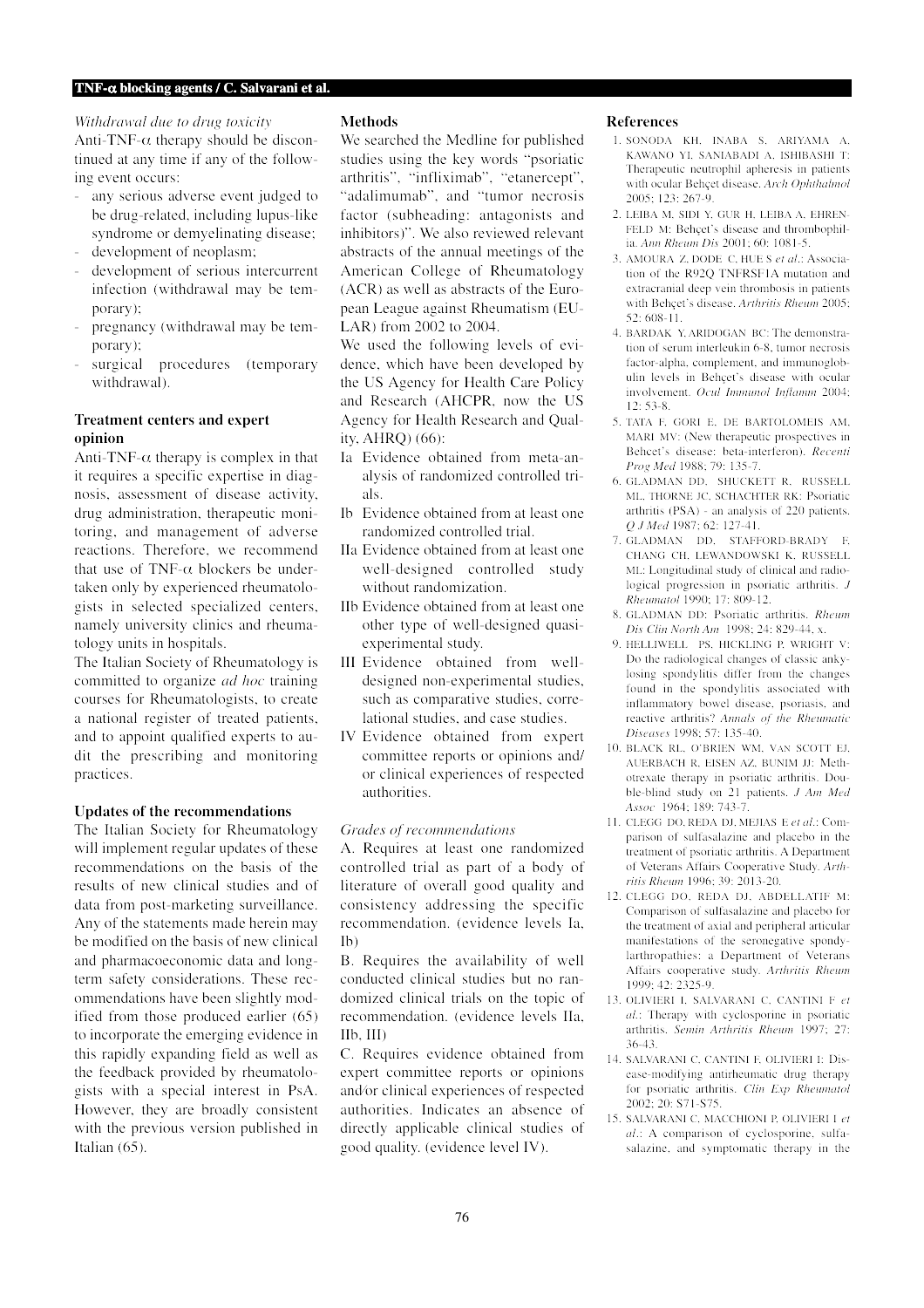treatment of psoriatic arthritis. *J Rheumatol* 2001; 28: 2274-82.

- 16. PIPITONE N, KINGSLEY GH, MANZO A, SCOTT DL, PITZALIS C: Current concepts and new developments in the treatment of psoriatic arthritis. *Rheumatology* (*Oxford*) 2003; 42: 1138-48.
- 17. KALTWASSER JP, NASH P, GLADMAN D *et al*.: Efficacy and safety of leflunomide in the treatment of psoriatic arthritis and psoriasis: a multinational, double-blind, randomized, placebo-controlled clinical trial. *Arthritis Rheum* 2004; 50: 1939-50.
- 18. GORMAN JD, SACK KE, DAVIS JC, JR: Treatment of ankylosing spondylitis by inhibition of tumor necrosis factor alpha. *N Engl J Med* 2002; 346: 1349-56.
- 19. BRANDT J, HAIBEL H, CORNELY D *et al*.: Successful treatment of active ankylosing spondylitis with the anti-tumor necrosis factor alpha monoclonal antibody infliximab. *Arthritis Rheum* 2000; 43: 1346-52.
- 20. MEASE PJ, GOFFE BS, METZ J, VANDER-STOEP A, FINCK B, BURGE DJ: Etanercept in the treatment of psoriatic arthritis and psoriasis: a randomised trial. *Lancet* 2000; 356: 385-90.
- 21. ANTONI C, DECHANT C, HANNS-MARTIN LORENZ PD *et al*.: Open-label study of infliximab treatment for psoriatic arthritis: clinical and magnetic resonance imaging measurements of reduction of inflammation. *Arthritis Rheum* 2002; 47: 506-12.
- 22. SALVARANI C, CANTINI F, OLIVIERI I *et al*.: Efficacy of infliximab in resistant psoriatic arthritis. *Arthritis Rheum* 2003; 49: 541-5.
- 23. GLADMAN DD: Psoriatic arthritis. *Baillières Clin Rheumatol* 1995; 9: 319-29.
- 24. SALVARANI C, OLIVIERI I, CANTINI F, MAC-CHIONI L, BOIARDI L: Psoriatic arthritis. *Curr Opin Rheumatol* 1998; 10: 299-305.
- 25. SALVARANI C, LO SG, MACCHIONI P *et al*.: Prevalence of psoriatic arthritis in Italian psoriatic patients. *J Rheumatol* 1995; 22: 1499-503.
- 26. BULBUL R, WILLIAMS WV, SCHUMACHER HR, JR: Psoriatic arthritis. Diverse and sometimes highly destructive. *Postgrad Med* 1995; 97: 97-6, 108.
- 27. SOKOLL KB, HELLIWELL PS: Comparison of disability and quality of life in rheumatoid and psoriatic arthritis. *J Rheumatol* 2001; 28: 1842-6.
- 28. JAVITZ HS, WARD MM, FARBER E, NAIL L, VALLOW SG: The direct cost of care for psoriasis and psoriatic arthritis in the United States. *J Am Acad Dermatol* 2002; 46: 850- 60.
- 29. RUOF J, HULSEMANN JL, MITTENDORF T, DER SCHULENBURG JM, ZEIDLER H, MER-KESDAL S: (Conceptual and methodological basics of cost assessments in rheumatology). *Z Rheumatol* 2004; 63: 372-9.
- 30. MEASE PJ, KIVITZ AJ, BURCH FX *et al*.: Etanercept treatment of psoriatic arthritis: safety, efficacy, and effect on disease progression. *Arthritis Rheum* 2004; 50: 2264- 272.
- 31. ELKAYAM O, YARON M, CASPI D: From wheels to feet: a dramatic response of severe chronic psoriatic arthritis to etanercept. *Ann Rheum Dis* 2000; 59: 839.
- 32. YAZICI Y ERKAN D, LOCKSHIN MD: A preliminary study of etanercept in the treatment of severe, resistant psoriatic arthritis. *Clin Exp Rheumatol* 2000; 18: 732-4.
- 33. YAZICI Y, ERKAN D, LOCKSHIN MD: Etanercept in the treatment of severe, resistant psoriatic arthritis: continued efficacy and changing patterns of use after two years. *Clin Exp Rheumatol* 2002; 20: 115.
- 34. STROBER BE: Successful treatment of psoriasis and psoriatic arthritis with etanercept and methotrexate in a patient newly unresponsive to infliximab. *Arch Dermatol* 2004; 140: 366.
- 35. ANTONI CE, KAVANAUGH A, KIRKHAM B *et al*.: Sustained benefits of infliximab therapy for dermatologic and articular manifestations of psoriatic arthritis: results from the infliximab multinational psoriatic arthritis controlled trial (IMPACT). *Arthritis Rheum* 2005; 52: 1227-36.
- 36. ANTONI C, KAVANAUGH A, KIRKHAM BW *et al*.: The one year results of the Infliximab Multinational Psoriatic Arthritis Controlled Trial (IMPACT). *Arthritis & Rheumatism* 50(9S); S450: 2004.
- 37. KAVANAUGH A, KRUEGER G, DE VLAM K *et al*.: Infliximab significantly improves joint and skin involvement in psoriatic arthritis to a substantial extent and irrespective of baseline joint involvement or MTX us: analysis of clinical response from the IMPACT2 trial. *Arthritis Rheum* 2004; 50 (9S); S616.
- 38. VAN DEN BF, KRUITHOF E, BAETEN D *et al*.: Randomized double-blind comparison of chimeric monoclonal antibody to tumor necrosis factor alpha (infliximab) versus placebo in active spondylarthropathy. *Arthritis Rheum* 2002; 46: 755-65.
- 39. PROVENZANO G, TERMINI A, LE MOLI C, RINALDI F: Efficacy of infliximab in psoriatic arthritis resistant to treatment with disease modifying antirheumatic drugs: an open pilot study. *Ann Rheum Dis* 2003; 62: 680- 81.
- 40. CAUZA E, SPAK M, CAUZA K, HANUSCH-ENSERER U, DUNKY A, WAGNER E: Treatment of psoriatic arthritis and psoriasis vulgaris with the tumor necrosis factor inhibitor infliximab. *Rheumatol Int* 2002; 22: 227-32.
- 41. FELETAR M, BROCKBANK JE, SCHENTAG CT, LAPP V, GLADMAN DD: Treatment of refractory psoriatic arthritis with infliximab: a 12-month observational study of 16 patients. *Ann Rheum Dis* 2004; 63: 156-61.
- 42. MEASE PJ, GLADMAN DD, RITCHLIN CT *et al*.: Adalimumab for the treatment of patients with moderately to severely active psoriatic arthritis: results of a double-blind, randomized, placebo-controlled trial. *Arthritis Rheum* 2005; 52: 3279-89.
- 43. BANSBACK NJ, YOUNG A, BRENNAN A: The NICE reappraisal of biologics in 2005: what rheumatologists need to know. *Rheumatology* (*Oxford*) 2005; 44: 3-4.
- 44. VIDAL F, FONTOVA R, RICHART C: Severe neutropenia and thrombocytopenia associated with infliximab. *Ann Intern Med* 2003; 139: W-W63.
- 45. RUSSELL AS, OROZCO JH, MAKSYMO-WYCH WP: The dosage of infliximab in the treatment of ankylosing spondylitis: dollars

and sense. *Clin Exp Rheumatol* 2002; 20: S135-S136.

- 46. BERTHELOT JM, VARIN S: Is dosage reduction appropriate in patients who respond well to anti-TNF-alpha agents? *Joint Bone Spine* 2004; 71: 257-60.
- 47. SIDIROPOULOS P, KRITIKOS HD, SIAKKA P *et al*.: Low dose of infliximab is inadequate in most patients with spondylarthropathies. *Clin Exp Rheumatol* 2005; 23: 513-6.
- 48. COVELLI M, SCIOSCIA C, IANNONE F, LAPADULA G: Repeated infusions of lowdose infliximab plus methotrexate in psoriatic arthritis: immediate benefits are not maintained after discontinuation of infliximab. *Clin Exp Rheumatol* 2005; 23: 145-51.
- 49. TAYLOR WJ, HELLIWELL PS: Development of diagnostic criteria for psoriatic arthritis: methods and process. *Curr Rheumatol Rep* 2004; 6: 299-305.
- 50. WRIGHT V, MOLL JM: Seronegative polyarthritis. Amsterdam: *North Holland Publishing Co*., 1976.
- 51. SALVARANI C, CANTINI F, OLIVIERI I *et al*.: Isolated peripheral enthesitis and/or dactylitis: a subset of psoriatic arthritis. *J Rheumatol* 1997; 24: 1106-10.
- 52. JONES SM, ARMAS JB, COHEN MG, LOVELL CR, EVISON G, MCHUGH NJ: Psoriatic arthritis: outcome of disease subsets and relationship of joint disease to nail and skin disease. *Br J Rheumtol* 1994; 33: 834-9.
- 53. MARSAL S, ARMADANS-GIL L, MARTINEZ M, GALLARDO D, RIBERAA, LIENCE E: Clinical, radiographic and HLA associations as markers for different patterns of psoriatic arthritis. *Rheumatology* (*Oxford*) 1999; 38: 332-7.
- 54. BRAUN J, PHAM T, SIEPER J *et al*.: International ASAS consensus statement for the use of anti-tumour necrosis factor agents in patients with ankylosing spondylitis. *Ann Rheum Dis* 2003; 62: 817-24.
- 55. STERN RS, LUNDER EJ: Risk of squamous cell carcinoma and methoxsalen (psoralen) and UV-A radiation (PUVA). A meta-analysis. *Arch Dermatol* 1998; 134: 1582-5.
- 56. MORISON WL, BAUGHMAN RD, DAY RM *et al*.: Consensus workshop on the toxic effects of long-term PUVA therapy. *Arch Dermatol* 1998; 134: 595-8.
- 57. JONES G, CROTTY M, BROOKS P: Interventions for psoriatic arthritis. *Cochrane Database Syst Rev* 2000; CD000212.
- 58. GLADMAN DD, FAREWELL V, BUSKILA D *et al*.: Reliability of measurements of active and damaged joints in psoriatic arthritis. *J Rheumatol* 1990; 17: 62-4.
- 59. GLADMAN DD, HELLIWELL P, MEASE PJ, NASH P, RITCHLIN C, TAYLOR W: Assessment of patients with psoriatic arthritis: a review of currently available measures. *Arthritis Rheum* 2004; 50: 24-35.
- 60. OLIVIERI I, SALVARANI C, CANTINI F *et al*.: Fast spin echo-T2-weighted sequences with fat saturation in dactylitis of spondylarthritis. No evidence of entheseal involvement of the flexor digitorum tendons. *Arthritis Rheum* 2002; 46: 2964-7.
- 61. HEUFT-DORENBOSCH L, SPOORENBERG A, VAN TUBERGEN A *et al*.: Assessment of enthesitis in ankylosing spondylitis. *Ann*